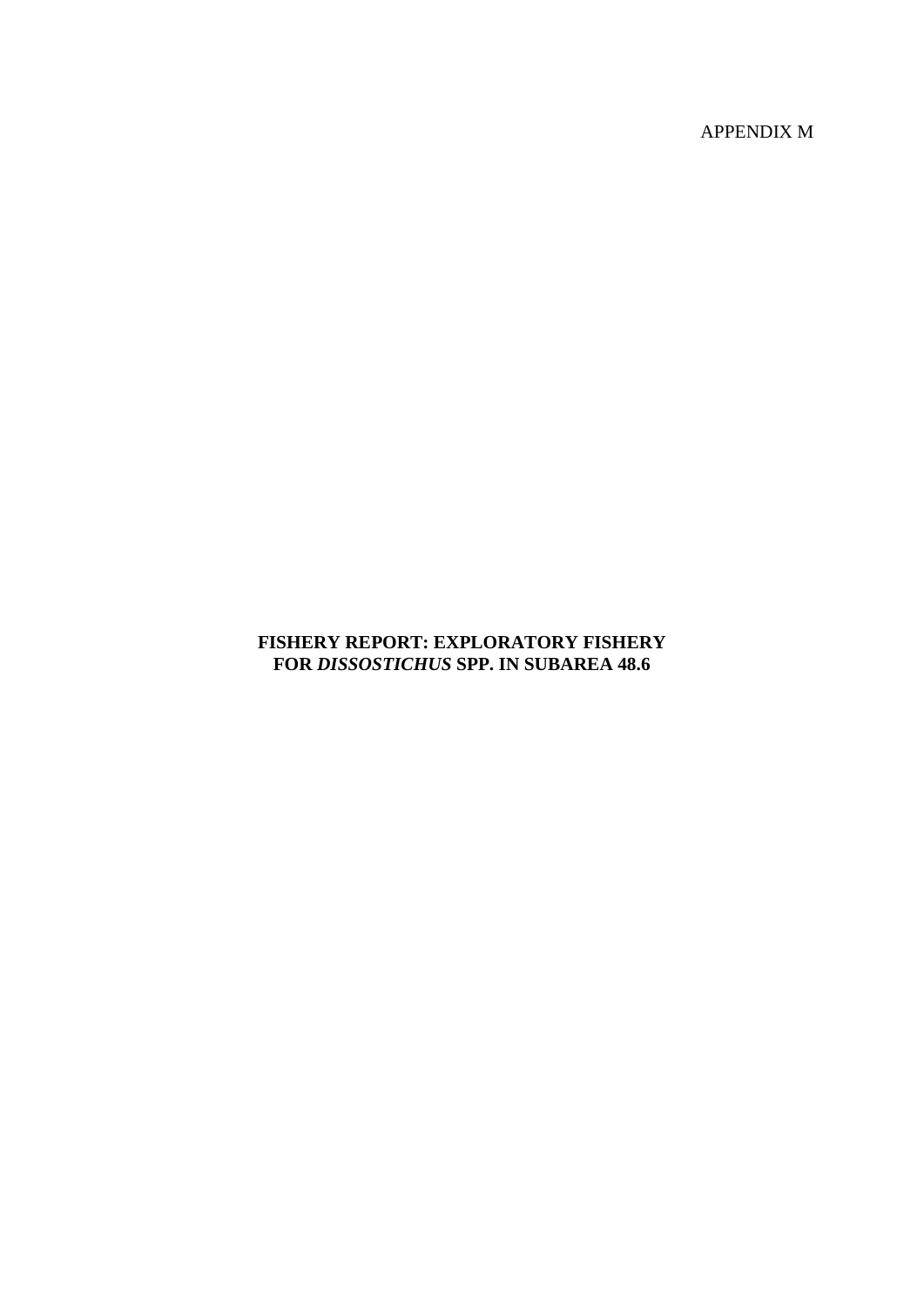# **CONTENTS**

|                                                   | $\mathbf{1}$   |
|---------------------------------------------------|----------------|
|                                                   | $\overline{2}$ |
|                                                   | $\overline{2}$ |
|                                                   | 3              |
|                                                   | 3              |
|                                                   | 3              |
|                                                   | 3              |
|                                                   | 6              |
|                                                   | 6              |
|                                                   | 6              |
|                                                   | 6              |
| 5.2 Assessment of impacts on affected populations | $\overline{7}$ |
|                                                   | $\overline{7}$ |
|                                                   | $\tau$         |
|                                                   | 8              |
|                                                   | 8              |
|                                                   | 8              |
|                                                   | 8              |
|                                                   | 8              |
|                                                   | 8              |
|                                                   | 9              |
|                                                   |                |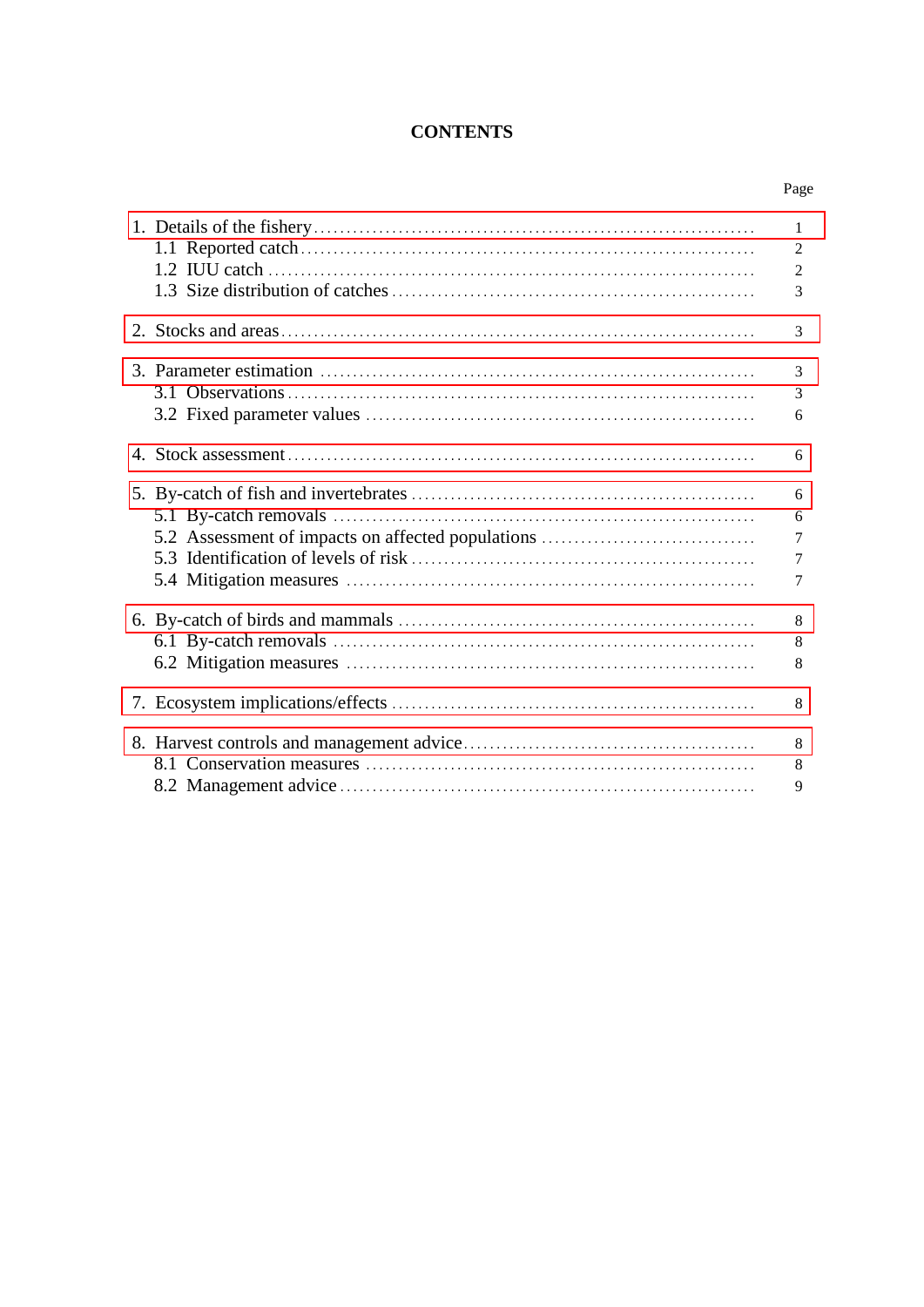### **FISHERY REPORT: EXPLORATORY FISHERY FOR** *DISSOSTICHUS* **SPP. IN SUBAREA 48.6**

### <span id="page-2-0"></span>**1. Details of the fishery**

The longline fishery for *Dissostichus* spp. in Subarea 48.6 began as a new fishery in 1996/97 (CM 114/XV). In 1999, the Commission agreed that high levels of IUU fishing for *Dissostichus* spp. in the Convention Area had rendered it unrealistic to consider this fishery as 'new' (CCAMLR-XVIII, paragraph 10.14), and the fishery was re-classified as exploratory.

2. In 2010/11, the exploratory fishery for *Dissostichus* spp. in Subarea 48.6 was limited to Japanese, Korean and South African flagged vessels using longlines only, and no more than one vessel per country was permitted to fish at any one time (CM 41-04). The precautionary catch limit for *Dissostichus* spp. was 200 tonnes north of  $60^{\circ}S$  (SSRUs A and  $G^1$  $G^1$ ) and 200 tonnes south of 60°S (SSRUs B–F; see Figure 1). The catch limits for by-catch species were defined in CM 33-03. The fishing season was from 1 December 2010 to 30 November 2011. Environmental protection in this fishery is regulated by CMs 26-01, 22-06, 22-07 and 22-08.

3. In recent seasons, the Japanese-flagged vessel operating in this fishery has been using trotlines (WG-FSA-06/15; see also SC-CAMLR-XXIV, Annex 5, paragraphs 3.23 and 7.21; SC-CAMLR-XXV, Annex 5, paragraph 3.14).

4. Five Members (Japan, Republic of Korea, Norway, Russia and South Africa) and a total of seven vessels notified their intention to participate in the exploratory fishery for *Dissostichus* spp. in Subarea 48.6 in 2011/12 and the Working Group recommended the existing limits for this fishery be retained in 2011/12.



Figure 1: General map of Subarea 48.6 and location of SSRUs (A–G in that subarea).

<span id="page-2-1"></span>SSRU A was divided into A and G in November 2007.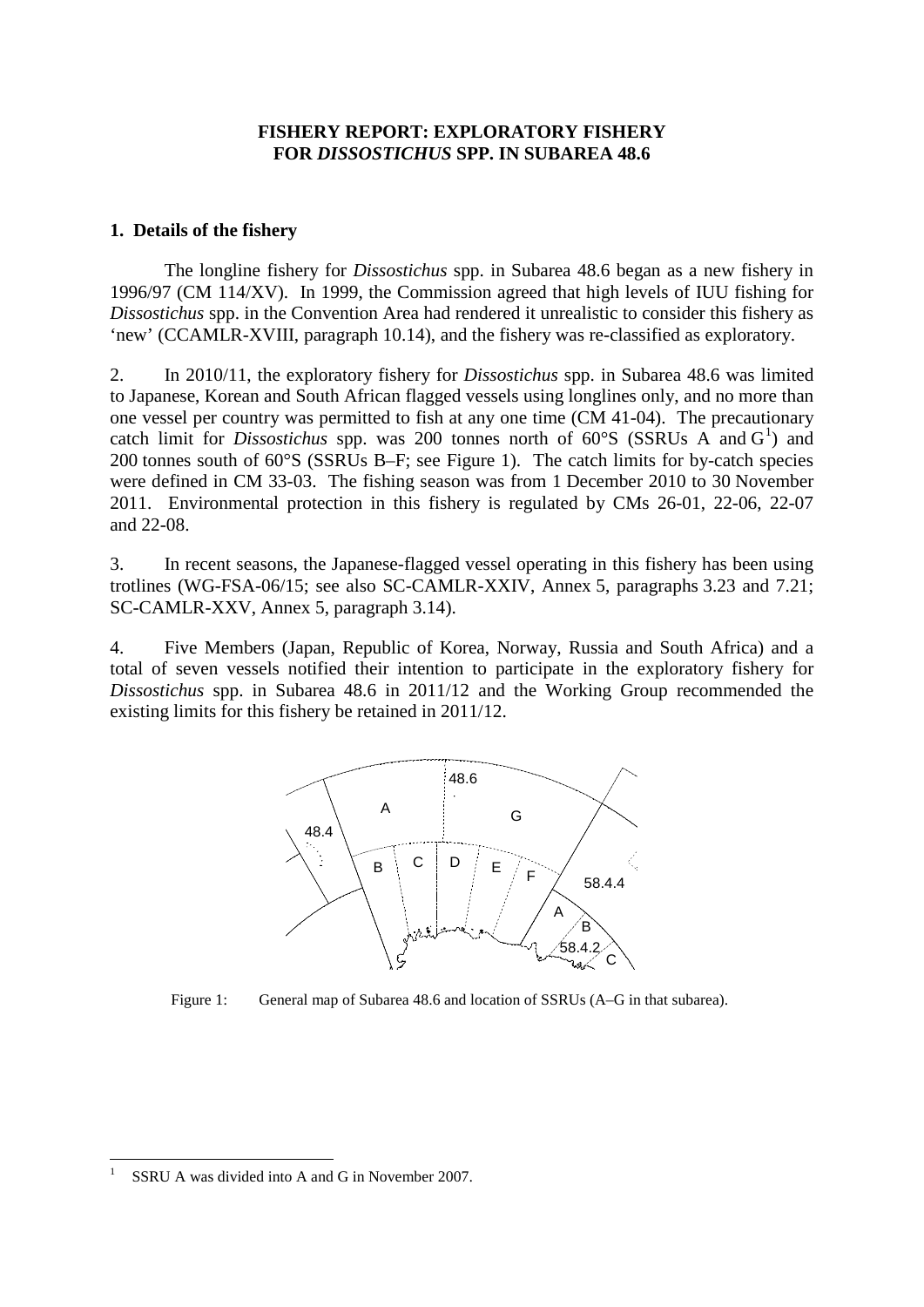### **1.1 Reported catch**

5. Licensed longline vessels have fished the exploratory fishery for *Dissostichus* spp. in Subarea 48.6 since 2003/04, and the dominant species in the catches in recent seasons was *D. mawsoni* (Table 1). In 2010/11, the SSRUs south of 60°S were closed on 7 February 2011 (catch limit for *Dissostichus* spp.: 200 tonnes; final reported catch: 197 tonnes). The SSRUs north of 60°S were closed on 19 April 2011 (catch limit for *Dissostichus* spp.: 200 tonnes; final reported catch: 196 tonnes). Consequentially the fishery was also closed on 19 April 2011 (catch limit for *Dissostichus* spp.: 400 tonnes; final reported catch: 393 tonnes).

| Table 1(a): Catch history for <i>Dissostichus</i> spp. in Subarea 48.6 (source: STATLANT data for past seasons, and |
|---------------------------------------------------------------------------------------------------------------------|
| catch and effort reports for current season, WG-FSA-11/10 and past reports for IUU catch).                          |

| Season  |                | Estimated           | Total       |                   |                                    |     |          |          |
|---------|----------------|---------------------|-------------|-------------------|------------------------------------|-----|----------|----------|
|         |                | Effort              |             | Dissostichus spp. |                                    |     |          | removals |
|         |                | (number of vessels) | Catch limit |                   | Reported catch (tonnes)            |     | (tonnes) | (tonnes) |
|         | Limit          | Reported            | (tonnes)    |                   | D. eleginoides D. mawsoni<br>Total |     |          |          |
| 2003/04 | 6              |                     | 910         |                   | $\theta$                           |     |          |          |
| 2004/05 | 3              | 2                   | 910         | 49                | 2                                  | 51  |          | 51       |
| 2005/06 | $\overline{c}$ |                     | 910         | 100               | 63                                 | 163 |          | 163      |
| 2006/07 | 4              | 3                   | 910         | 78                | 34                                 | 112 |          | 112      |
| 2007/08 | 4              |                     | 400         | 12                | 11                                 | 24  |          | 24       |
| 2008/09 | $\mathfrak{D}$ | 2                   | 400         | 17                | 265                                | 282 |          | 282      |
| 2009/10 | 3              | 3                   | 400         | 50                | 342                                | 392 |          | 392      |
| 2010/11 | 3              | 4                   | 400         | 34                | 359                                | 393 |          | 393      |

Table 1(b): Catch of *Dissostichus* spp. in Subarea 48.6 reported by SSRU (source: fine-scale data pro-rated by total reported catch in Table 1(a)).

| Season  |     |    |       | D. eleginoides |   |   |   |    |     |     | D. mawsoni    |                             |     |             |
|---------|-----|----|-------|----------------|---|---|---|----|-----|-----|---------------|-----------------------------|-----|-------------|
|         | A   | G  | B     | C              | D | E | F | A  | G   | B   | $\mathcal{C}$ | D                           | E   | $\mathbf F$ |
| 2003/04 | 7   | *  |       |                |   |   |   |    | *   |     |               |                             |     |             |
| 2004/05 | 49  | ∗  |       |                |   |   |   |    | *   |     |               |                             | 2   |             |
| 2005/06 | 100 | *  |       |                |   |   |   | 63 | ∗   |     |               |                             |     |             |
| 2006/07 | 78  | *  |       |                |   |   |   | 25 | ∗   |     |               | $\mathcal{D}_{\mathcal{A}}$ | 8   |             |
| 2007/08 |     | 12 |       |                |   |   |   |    | 12  |     |               |                             |     |             |
| 2008/09 |     | 17 |       |                |   |   |   |    | 77  |     |               |                             | 189 |             |
| 2009/10 | 28  | 26 |       |                |   |   |   | 21 | 120 |     |               | 97                          | 100 |             |
| 2010/11 | 16  | 17 | $<$ 1 |                |   |   |   | 2  | 161 | 104 | 92            |                             |     |             |

\* SSRU A was divided into A and G in November 2007.

### **1.2 IUU catch**

6. There is no information to derive an estimate of the level of IUU fishing in Subarea 48.6 (Table  $1(a)$ ).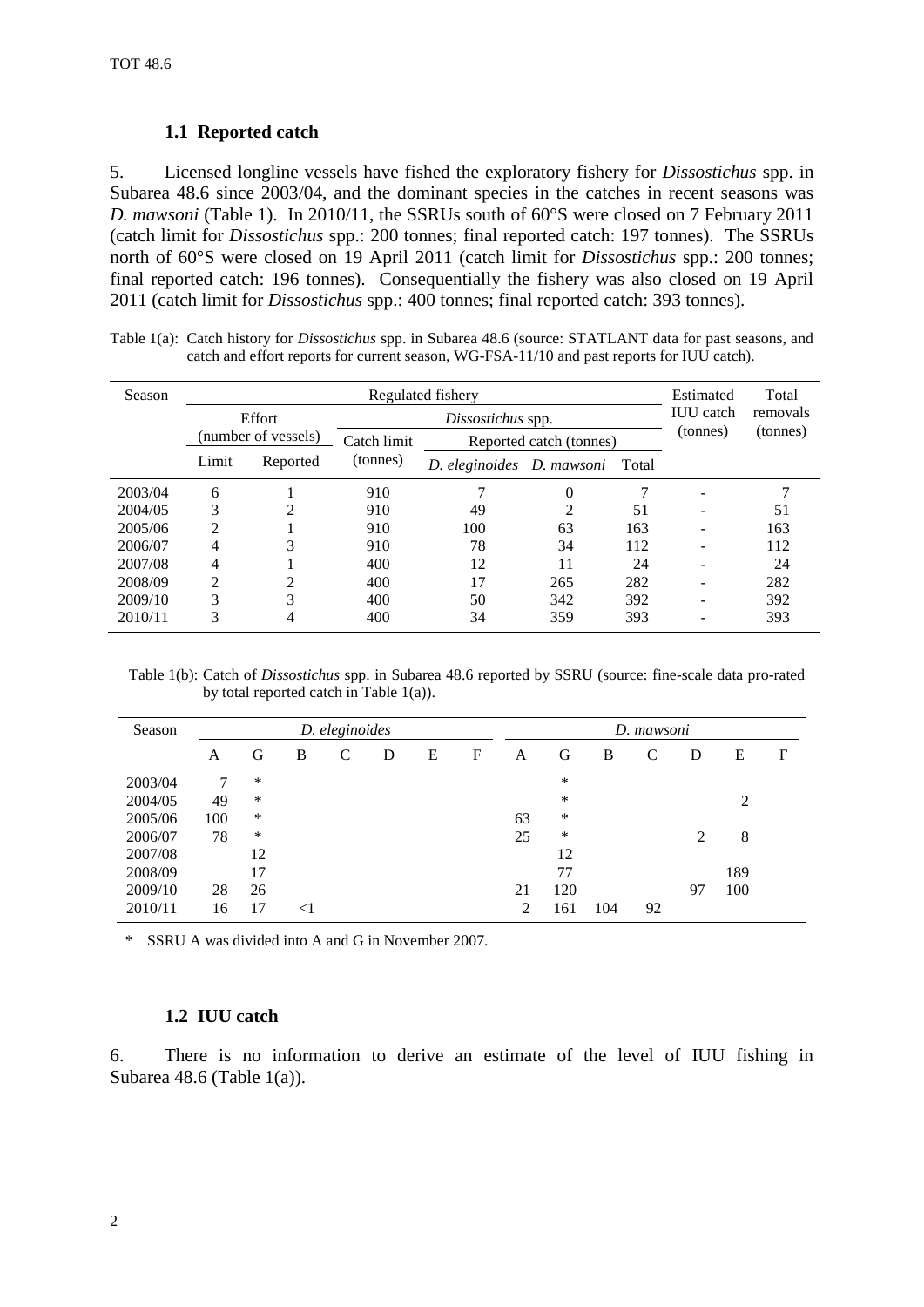### **1.3 Size distribution of catches**

<span id="page-4-0"></span>7. Most *D. eleginoides* caught in the fishery ranged from 60 to 170 cm in length, with a broad mode at approximately 70–130 cm, and most *D. mawsoni* ranged from 100 to 180 cm in length, with a broad mode at approximately 140–160 cm except in 2004/05 (Figure 2). The length-frequency distributions indicate a consistent difference in modal size between the two species.



Weighted Frequency (proportion of

Weighted Frequency (proportion

Figure 2: Catch-weighted length frequencies for *Dissostichus eleginoides* and *Dissostichus mawsoni* in Subarea 48.6 (source: observer and fine-scale data).

### **2. Stocks and areas**

8. No data are available on the stock structure of fish in this fishery.

### **3. Parameter estimation**

### **3.1 Observations**

9. Vessels operating in this fishery are required to conduct fishery-based research in accordance with CM 41-01. This includes the collection of detailed catch, effort and biological data (Annex 41-01/A), the setting of research lines (Annex 41-01/B) and participation in the tagging program (Annex 41-01/C).

10. Vessels, on first entry into an SSRU, are required to make 10 research longline hauls. The requirement for a further 10 research hauls during the course of fishing was removed in 2008 and since 2008/09 the starting position of research hauls has been allocated by the Secretariat. The number of research hauls reported in fine-scale data are summarised in Table 2.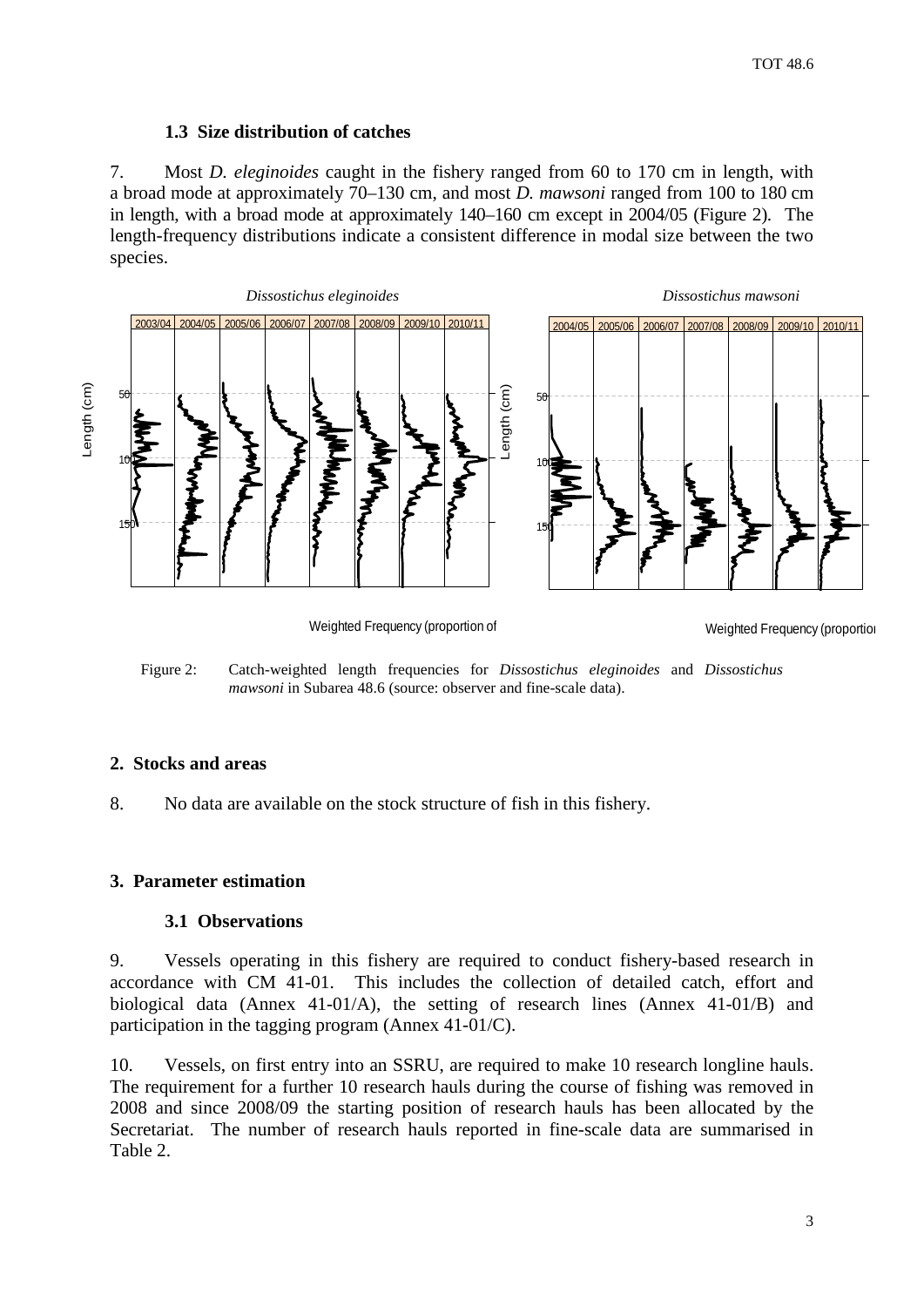11. Since 2006/07, vessels have been required to tag and release *Dissostichus* spp. at a rate of three fish per tonne of green weight caught (previously one fish per tonne), with a limit of 500 fish tagged per vessel applied until the end of 2009/10. A total of 885 *D. eleginoides* and 2 943 *D. mawsoni* have been tagged and released, and 13 *D. eleginoides* and six *D. mawsoni* have been recaptured in that subarea (Table 3). Of the fish tagged and released, 329 fish were released in SSRU A, 312 in SSRU B, 275 in SSRU C, 298 were in SSRU D, 863 were in SSRU E and 1 751 in SSRU G.

12. In 2010, the Commission required each vessel catching more than 2 tonnes of *Dissostichus* spp. in an exploratory fishery to achieve a minimum tag overlap statistic of 50% in 2010/11 and of 60% from 2011/12 onwards (Annex 41-01/C). All vessels fishing in Subarea 48.6 in 2010/11 achieved a tag overlap statistic greater than 50% (range 53 to 95%, Table 4).

| Season  | <b>Flag State</b>  | Vessel name        | <b>SSRU</b> |    | Number of hauls |       |
|---------|--------------------|--------------------|-------------|----|-----------------|-------|
|         |                    |                    |             | R  | $\mathcal{C}$   | Total |
| 2003/04 | Japan              | Shinsei Maru No. 3 | 486A        | *  | 29              | 29    |
| 2004/05 | Japan              | Shinsei Maru No. 3 | 486A        | 32 | 86              | 118   |
|         | Korea, Republic of | Bonanza No. 707    | 486E        | 6  |                 | 6     |
| 2005/06 | Japan              | Shinsei Maru No. 3 | 486A        | 20 | 243             | 263   |
| 2006/07 | Japan              | Shinsei Maru No. 3 | 486A        | 20 | 169             | 189   |
|         | Korea, Republic of | Jung Woo No. 2     | 486A        | 7  | 13              | 20    |
|         |                    | Jung Woo No. 2     | 486E        | 6  |                 | 6     |
|         | Norway             | Froyanes           | 486D        | 10 |                 | 10    |
|         |                    | Froyanes           | 486E        | 8  | 1               | 9     |
| 2007/08 | Japan              | Shinsei Maru No. 3 | 486G        | 20 | 19              | 39    |
| 2008/09 | Japan              | Shinsei Maru No. 3 | 486E        | 11 | 6               | 17    |
|         |                    | Shinsei Maru No. 3 | 486G        | 10 | 71              | 81    |
|         | Korea, Republic of | Insung No. 22      | 486E        | 10 | 15              | 25    |
| 2009/10 | Japan              | Shinsei Maru No. 3 | 486A        | 10 | 19              | 29    |
|         |                    | Shinsei Maru No. 3 | 486D        | 10 | 30              | 40    |
|         |                    | Shinsei Maru No. 3 | 486G        | 10 | 41              | 51    |
|         | Korea, Republic of | Insung No. 1       | 486A        | 10 | 61              | 71    |
|         |                    | Insung No. 1       | 486G        | 10 | 91              | 101   |
|         |                    | Insung No. 2       | 486E        | 10 | 12              | 22    |
| 2010/11 | Japan              | Shinsei Maru No. 3 | 486B        | 10 | 22              | 32    |
|         |                    | Shinsei Maru No. 3 | 486C        | 10 | 42              | 52    |
|         | Korea, Republic of | Hong Jin No. 701   | 486G        | 10 | 57              | 67    |
|         |                    | Insung No. 7       | 486G        | 6  | $\theta$        | 6     |
|         | South Africa       | Koryo Maru No. 11  | 486A        | 10 | 29              | 39    |
|         |                    | Koryo Maru No. 11  | 486G        | 10 | 29              | 39    |

Table 2: Research (R) and commercial (C) longline hauls reported by vessels operating in the exploratory fishery for *Dissostichus* spp. in Subarea 48.6 (source: fine-scale data).

\* Research hauls were not identified in the data.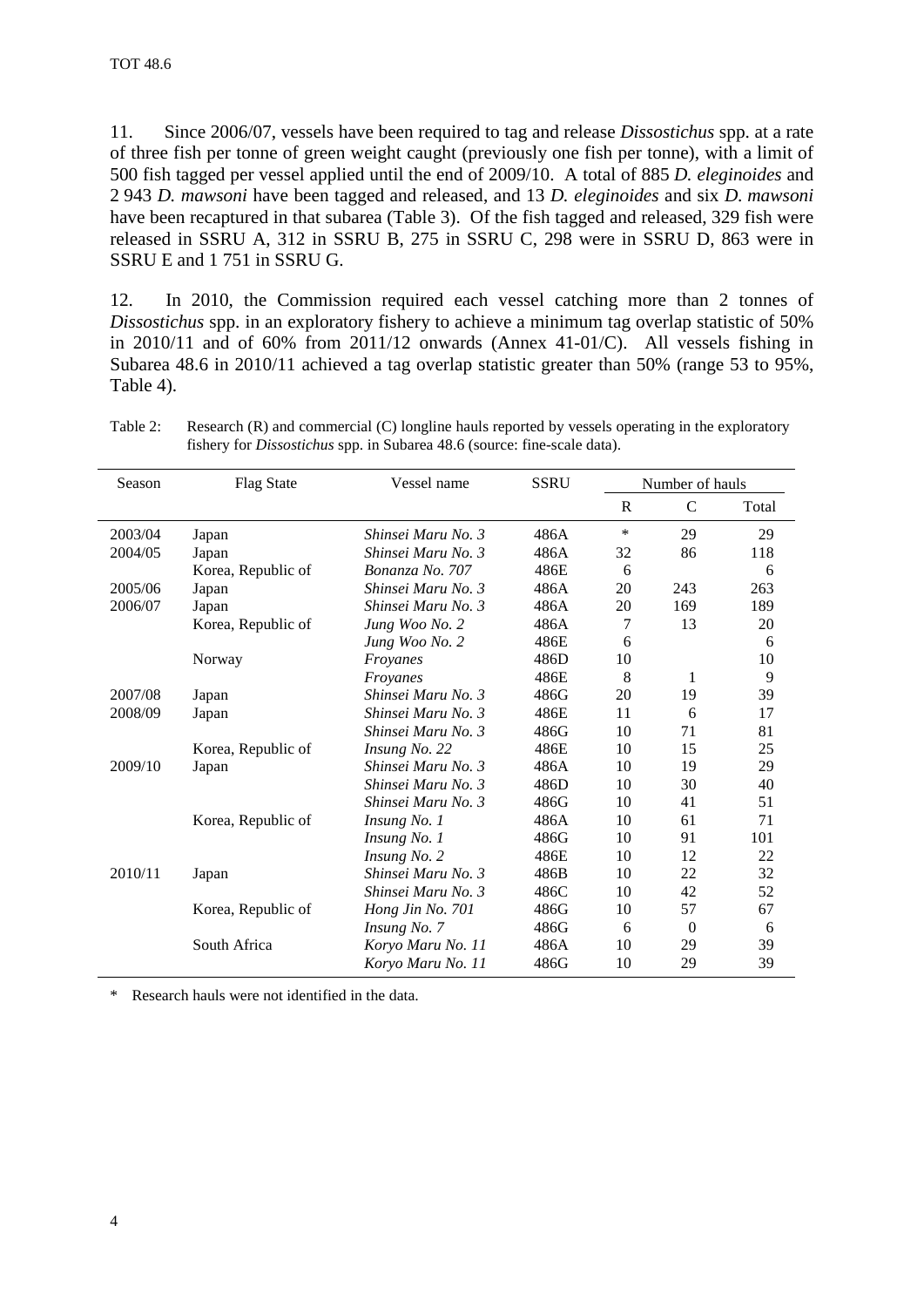- Table 3: Number of individuals of *Dissostichus* spp. tagged and released (a) and tagging rates (b) reported by vessels operating in the exploratory fishery for *Dissostichus* spp. in Subarea 48.6 since 2006/07, and total number of tagged fish released and recaptured (c) (source: observer data and catch and effort reports).
- (a) Number of individuals of *Dissostichus* spp. tagged and released. The number of *D. eleginoides* is indicated in brackets.

| <b>Flag State</b>  | Vessel name          |           |         | Season     |             |             |
|--------------------|----------------------|-----------|---------|------------|-------------|-------------|
|                    |                      | 2006/07   | 2007/08 | 2008/09    | 2009/10     | 2010/11     |
| Japan              | Shinsei Maru No. 3   | 99 (76)   | 29(14)  | 392 (65)   | (38)<br>598 | 594<br>(0)  |
| Korea, Republic of | Hong Jin No. 701     |           |         |            |             | 493<br>(52) |
|                    | <i>Insung No. 1</i>  |           |         |            | 310 (310)   |             |
|                    | <i>Insung No. 2</i>  |           |         |            | 305<br>(0)  |             |
|                    | <i>Insung No. 22</i> |           |         | (0)<br>520 |             |             |
|                    | Insung No. 7         |           |         |            |             | 132<br>(5)  |
|                    | Jung Woo No. 2       | 19 (15)   |         |            |             |             |
| Norway             | Froyanes             | (1)<br>11 |         |            |             |             |
| South Africa       | Koryo Maru No. 11    |           |         |            |             | 89<br>(79)  |

(b) Tagging rate (number of fish tagged per tonne of green weight caught) of *Dissostichus* spp.

| <b>Flag State</b>           | Vessel name                                                            |         |         | Season  |                   |            |
|-----------------------------|------------------------------------------------------------------------|---------|---------|---------|-------------------|------------|
|                             |                                                                        | 2006/07 | 2007/08 | 2008/09 | 2009/10           | 2010/11    |
| Japan<br>Korea, Republic of | Shinsei Maru No. 3<br>Hong Jin No. 701<br>Insung No. 1<br>Insung No. 2 | 1.0     | 1.1     | 3.6     | 3.1<br>3.2<br>3.1 | 3.0<br>4.0 |
|                             | Insung No. 22<br>Insung No. 7<br>Jung Woo No. 2                        | 3.0     |         | 3.0     |                   | 3.0        |
| Norway                      | Froyanes                                                               | 1.6     |         |         |                   |            |
| South Africa                | Koryo Maru No. 11                                                      |         |         |         |                   | 3.1        |
| Required rate               |                                                                        |         |         | 3       | 3                 | 3          |

(c) Total number of tagged *Dissostichus* spp. released and recaptured in Subarea 48.6.

| Season  | Number tagged and released |            |       |                | Number recaptured |        |
|---------|----------------------------|------------|-------|----------------|-------------------|--------|
|         | D. eleginoides             | D. mawsoni | Total | D. eleginoides | D. mawsoni        | Total  |
| 2003/04 |                            |            |       |                |                   |        |
| 2004/05 | 57                         |            | 62    |                |                   |        |
| 2005/06 | 169                        |            | 171   |                |                   |        |
| 2006/07 | 92                         | 37         | 129   |                |                   |        |
| 2007/08 |                            |            | ∗     |                |                   | $\ast$ |
| 2008/09 | 79                         | 862        | 941   |                |                   |        |
| 2009/10 | 348                        | 865        | 1213  |                |                   | 10     |
| 2010/11 | 136                        | 1172       | 1308  |                |                   |        |
| Total   | 885                        | 2943       | 3828  | 13             |                   | 19     |

\* One vessel fished from 23 October to 28 December 2008 and tag information was reported under 2008/09.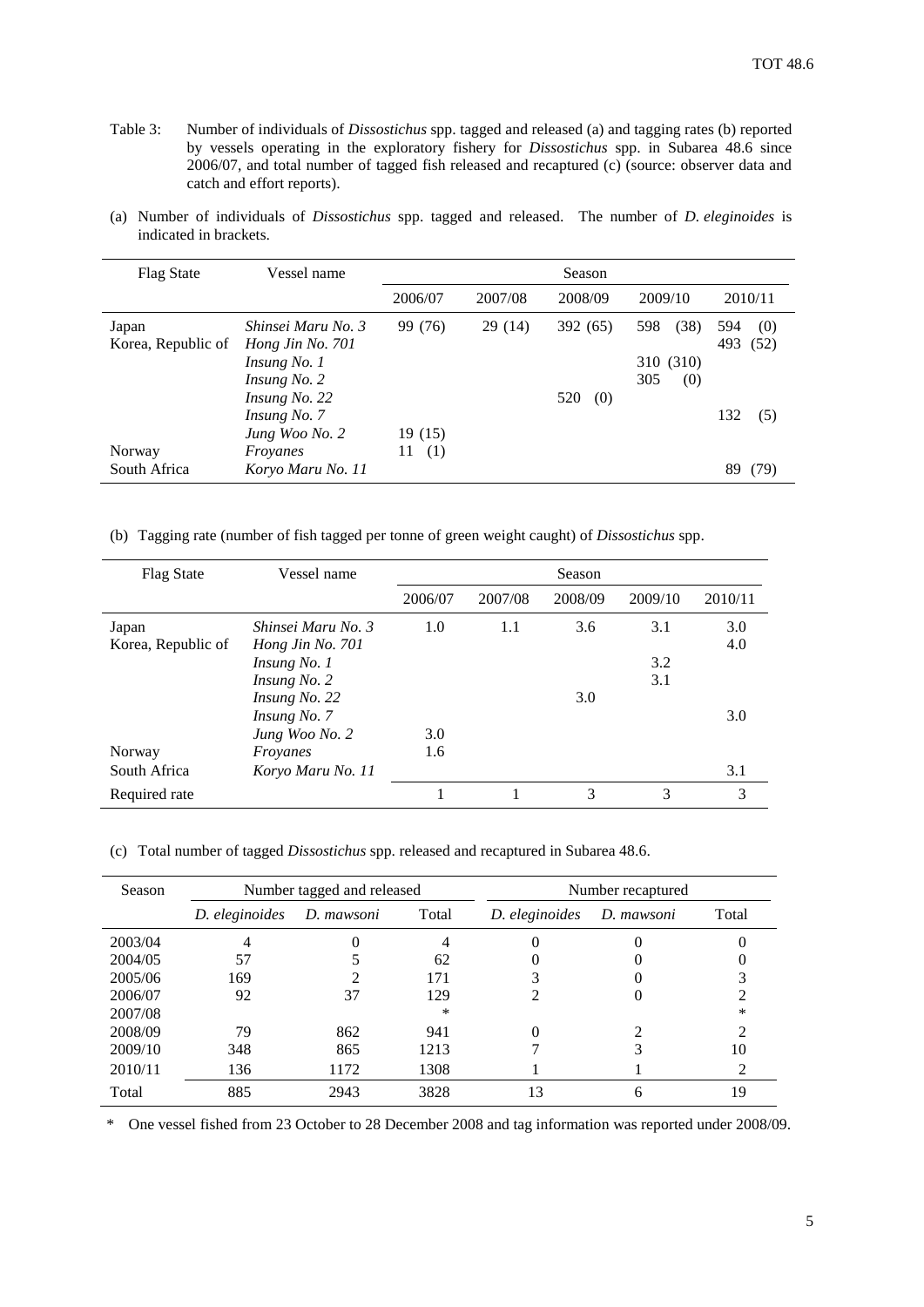| <b>Species</b> | <b>Flag State</b>  | Vessel name        | 2006/07 | 2007/08 | 2008/09 | 2009/10 | 2010/11 |
|----------------|--------------------|--------------------|---------|---------|---------|---------|---------|
| D. mawsoni     | Japan              | Shinsei Maru No. 3 | 33      | 31      | 65      | 68      | 95      |
|                | Korea, Republic of | Hong Jin No. 701   |         |         |         |         | 84      |
|                |                    | Insung No. 7       |         |         |         |         | 54      |
|                |                    | Jung Woo No. 2     | 11      |         |         |         |         |
|                | South Africa       | Koryo Maru No. 11  |         |         |         |         | 53      |
| D. eleginoides | Japan              | Shinsei Maru No. 3 | 36      | 45      | 26      | 40      | *       |
|                | Korea, Republic of | Hong Jin No. 701   |         |         |         |         | 75      |
|                |                    | Insung No. 7       |         |         |         |         | $\ast$  |
|                |                    | Jung Woo No. 2     | 42      |         |         |         |         |
|                | South Africa       | Koryo Maru No. 11  |         |         |         |         | 81      |

<span id="page-7-0"></span>Table 4: Time series of the tag overlap statistic (CM 41-01) for *Dissostichus mawsoni* and *D. eleginoides* tagged in Subarea 48.6. The statistic was implemented in 2010/11, and comparative values were calculated for previous seasons. Values were not calculated for total catches of less than 2 tonnes (\*) and length data were aggregated by 10 cm length intervals.

### **3.2 Fixed parameter values**

13. None available for this fishery.

#### **4. Stock assessment**

14. The catch limits in this fishery were agreed by the Commission based on advice provided by the Scientific Committee.

### **5. By-catch of fish and invertebrates**

#### **5.1 By-catch removals**

15. Catches of by-catch species groups (macrourids, rajids and other species) reported in fine-scale data, their respective catch limits, and number of rajids cut from lines and released alive are summarised in Table 5. The by-catch in this fishery consists predominantly of macrourids (up to 13 tonnes per season), and the total reported catch of rajids has been low  $(<100 kg$ ).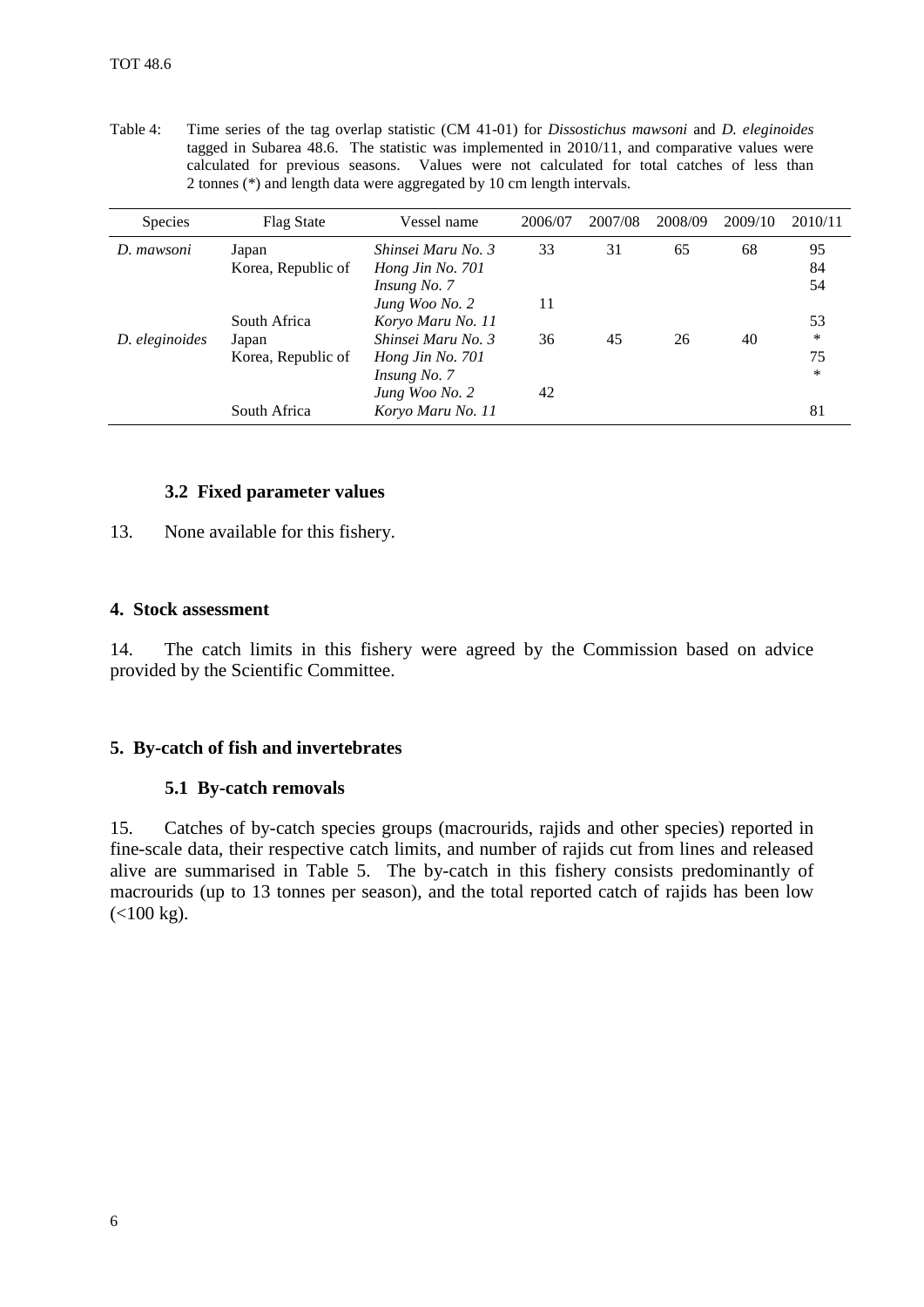| Season  | <b>Macrourids</b>          |                               | Rajids                     |                               |                    | Other species              |                               |
|---------|----------------------------|-------------------------------|----------------------------|-------------------------------|--------------------|----------------------------|-------------------------------|
|         | Catch<br>limit<br>(tonnes) | Reported<br>catch<br>(tonnes) | Catch<br>limit<br>(tonnes) | Reported<br>catch<br>(tonnes) | Number<br>released | Catch<br>limit<br>(tonnes) | Reported<br>catch<br>(tonnes) |
| 2003/04 | 146                        | $\theta$                      | 100                        | $\Omega$                      |                    | 120                        | $\theta$                      |
| 2004/05 | 146                        | 6                             | 100                        |                               |                    | 120                        | $\overline{0}$                |
| 2005/06 | 146                        | 10                            | 100                        | 0                             |                    | 120                        | 3                             |
| 2006/07 | 146                        | 13                            | 100                        |                               |                    | 120                        | 2                             |
| 2007/08 | 62                         |                               | 100                        |                               |                    | 140                        | $\overline{0}$                |
| 2008/09 | 64                         |                               | 100                        |                               |                    | 140                        | 2                             |
| 2009/10 | 64                         | 10                            | 100                        |                               |                    | 140                        |                               |
| 2010/11 | 64                         | 8                             | 100                        | 0                             |                    | 140                        |                               |

Table 5: Catch history for by-catch species (macrourids, rajids and other species), catch limits and number of rajids released alive in Subarea 48.6. Catch limits are for the whole fishery (see CM 33-03 for details). (Source: fine-scale data)

### **5.2 Assessment of impacts on affected populations**

16. None available for this fishery.

#### **5.3 Identification of levels of risk**

17. None available for this fishery.

#### **5.4 Mitigation measures**

18. In 2008, the Commission agreed to the Year-of-the-Skate and the protocol in CCAMLR-XXVII, paragraph 4.55, was implemented.

19. In 2009, the Commission agreed that the Year-of-the-Skate should be extended to 2009/10 in order to allow for sufficient data to be collected for preliminary assessments to be made in the future (see SC-CAMLR-XXIX, Annex 8, paragraphs 6.14 to 6.21).

20. During WG-FSA-10 it was concluded that the Year-of-the-Skate had been a success overall and had met its objectives to enhance data collection and improve tagging in order to develop assessments (SC-CAMLR-XXVI, Annex 5, paragraphs 6.34 and 6.35). Based on conclusions reported in WG-FSA-10/25 for data in Subareas 88.1 and 88.2 and review of data across all exploratory areas and divisions during the meeting, the Working Group concluded that data collection rates for skates could return to standard levels for these species in 2010/11 until further notice, and the mandatory skate tagging requirements could be removed from the relevant conservation measures. However, the requirement for all skates to be brought on board or alongside the hauler to be correctly identified, scanned for tags and for their condition to be assessed should be made mandatory, and the Working Group recommended that CM 33-03 be revised accordingly. Continued scanning for tags by crew and observers is imperative to enable updates to be made to preliminary assessments of skates in the future.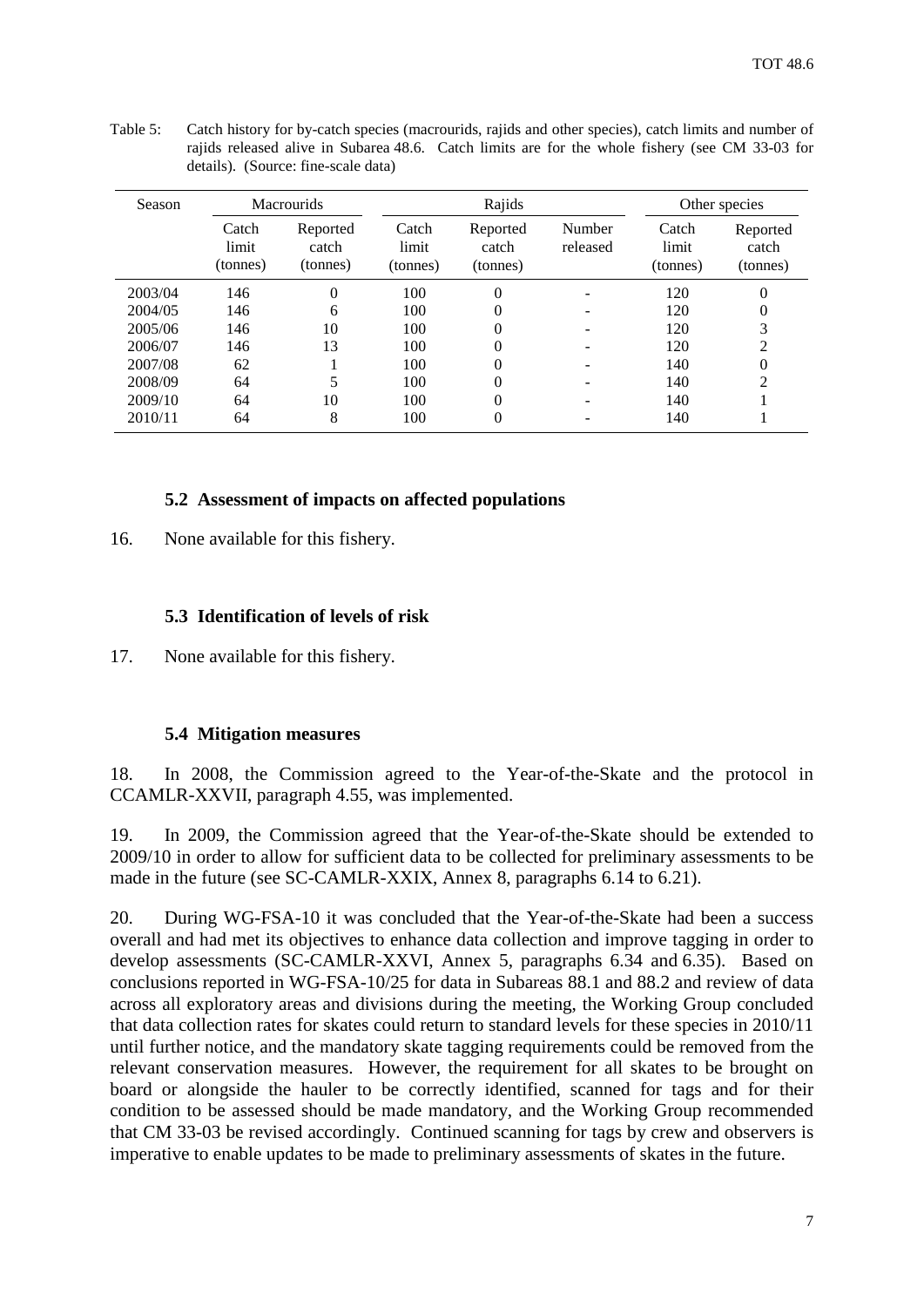## <span id="page-9-0"></span>**6. By-catch of birds and mammals**

### **6.1 By-catch removals**

21. There have been no observed seabird mortalities in Subarea 48.6 (Table 6).

Table 6: Seabird by-catch limit, observed mortality rate and total estimated mortality of seabird by-catch in Subarea 48.6.

| Season  | By-catch limit<br>(number of birds) | Mortality rate<br>(birds per thousand hooks) | Total estimated mortality<br>(number of birds) |
|---------|-------------------------------------|----------------------------------------------|------------------------------------------------|
| 2003/04 | $3*$                                |                                              |                                                |
| 2004/05 | $3*$                                |                                              |                                                |
| 2005/06 | $3*$                                |                                              |                                                |
| 2006/07 | $3*$                                |                                              |                                                |
| 2007/08 | $3*$                                | $***$                                        | $***$                                          |
| 2008/09 | $3*$                                |                                              |                                                |
| 2009/10 | $3*$                                |                                              |                                                |
| 2010/11 | $3*$                                |                                              |                                                |

\* Per vessel during daytime setting.

\*\* One vessel fished from 23 October to 28 December 2008 and observations were reported under 2008/09.

22. No marine mammal interactions or mortalities have been reported.

23. In 2011, as in previous seasons, WG-IMAF agreed the risk level of seabirds in this fishery in Subarea 48.6 is category 1 (low) south of 55°S, and category 2 (average to low) north of 55°S (SC-CAMLR-XXX, Annex 8).

### **6.2 Mitigation measures**

24. CM 25-02 applies to this fishery and in recent years has been linked to an exemption for night setting in CM 24-02 and subject to a seabird by-catch limit. Offal and other discharges are regulated under annual conservation measures (e.g. CMs 41-09, 41-10 and 26-01).

# **7. Ecosystem implications/effects**

25. No evaluation available for this fishery.

# **8. Harvest controls and management advice**

### **8.1 Conservation measures**

26. The limits on the exploratory fishery for *Dissostichus* spp. in Subarea 48.6 are defined in CM 41-04. The limits in force and the Working Group's advice to the Scientific Committee for the forthcoming season are summarised in Table 7.